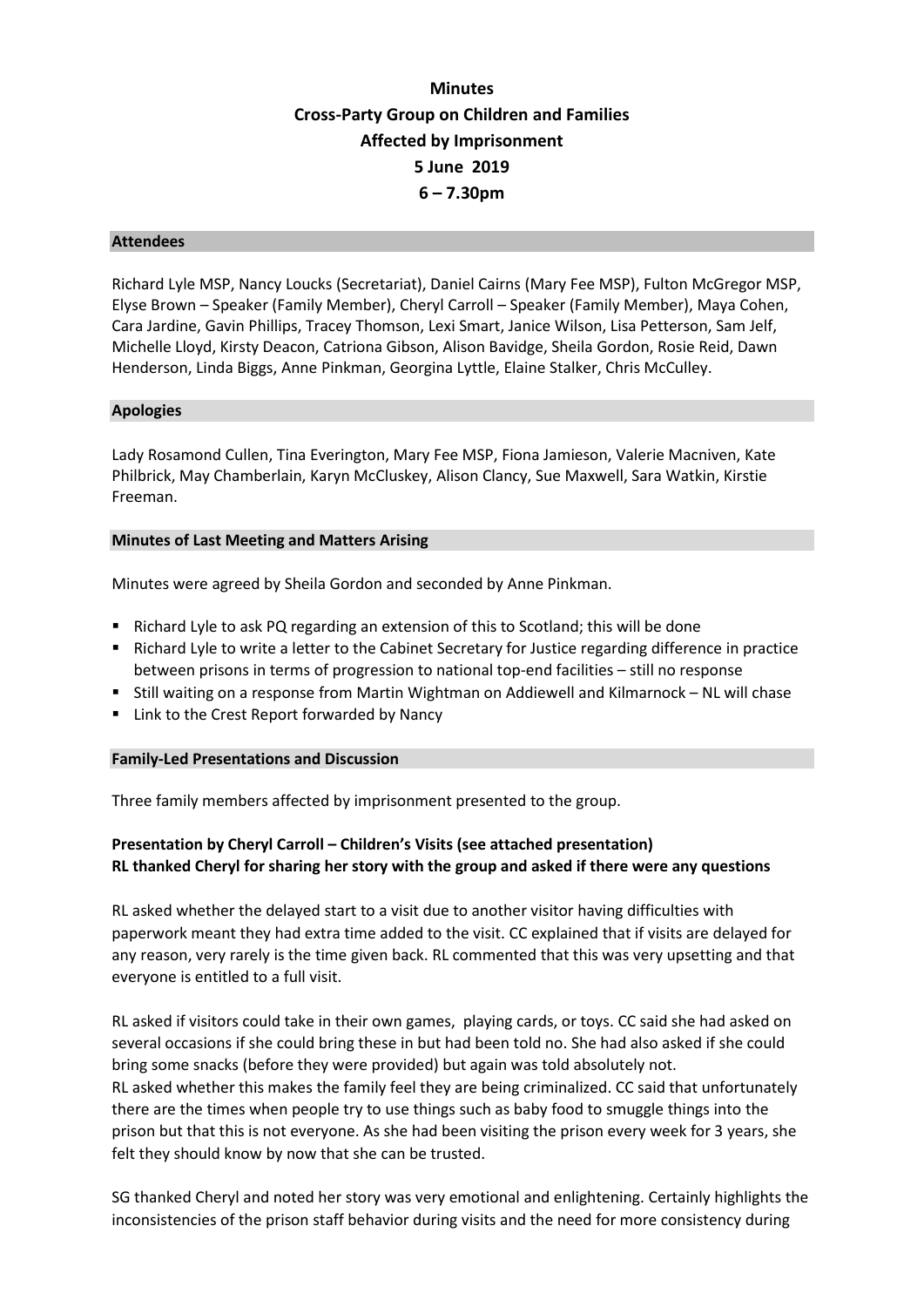training of new staff. RL suggested that the CPG, through Mary Fee's office, would write to the prison to enquire what the standard procedures are for family visits and propose they be reviewed, though making no mention Cheryl's particular experience. CC said she was happy for that to happen and that hopefully this would make a difference to other families in the future.

**Presentation by Elyse Brown – Families as Victims (see attached presentation) Richard thanked Elyse for sharing her very emotional story with the group and understands the** effect that the situation has had on her, her family, and grandson. Richard asked if anyone had any **questions for Elyse.**

RL asked whether she could see her son on a regular basis and how this had affected her relationship with her family. Elyse stated that she had to be careful around her grandson's mother as upsetting her could lead to her not seeing her grandson, which had happened in the past. Friends have been lost and others avoid her not knowing what to say.

DH stated that she had known Elyse for a long time and she is a very courageous lady but she does feel as though she too is a victim. Elyse has started a networking group and Dawn asked Elyse to explain to the group what it was she has done. Elyse explained that she has set up a support group on Facebook called LOOP (Loved Ones Of Prisoners), which is all about offering peer support which is what is needed when families of victims are feeling at their lowest

Fulton MacGregor MSP said that he unfortunately he could not stay but that he had attended an event tonight that he had not intended to come to and had heard probably the most powerful speech since entering the Parliament. He believed there had been no questions as Elyse could not have put her story any better and explained the crux of the matter which is that families can be victims and that he will be taking this into his work with the Justice Committee.

RL extended his thanks to Fulton. AP asked Elyse if she would be willing to share her story with perhaps the help of Families Outside and believes that the Justice Committee members should hear it. Elyse said she was passionate about sharing this as there are a lot of people affected by this. AP noted that there were many practical situations that need to be addressed, such as not being able to return to your home after the event.

RL suggested inviting the Cabinet Secretary for Justice to a CPG. NL said he had already been invited but had not yet attended, and Richard said he would invite him again. Basically they would invite the Cabinet Secretary and possibly the Shadow Secretaries to either a CPG meeting or a special meeting where both ladies could again relate their stories. Will also approach Fulton MacGregor about presenting to the Justice Committee and will see what this can do.

Both Cheryl and Elyse would like to share their story with as many people as possible, and Nancy asked for electronic copies of their speeches which we can include in the minutes as they are distributed to all MSPs as well as the GPG attendees.

Speeches could be filmed and put on the Families Outside Website and posted on LOOP.

### **Presentation by Liz – Information and Communication Unfortunately Liz could not attend, but Nancy Loucks presented a statement on her behalf (see attached presentation)**

CG commented that if Liz, who is an extremely articulate lady had problems communicating with the prison staff then other people would also find it impenetrable.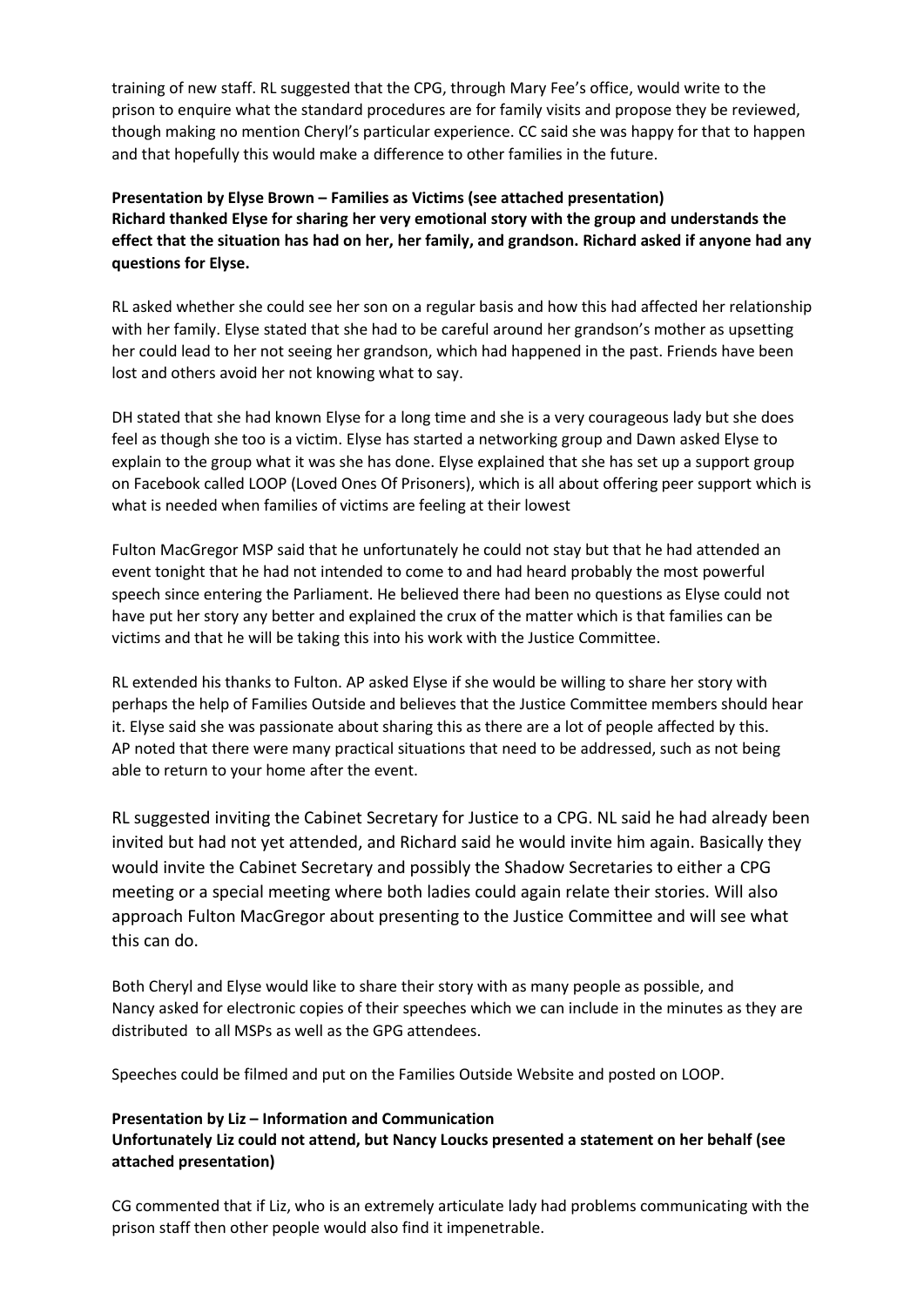Richard Lyle said basically we should be writing to the Justice Committee through their clerks and asking them what is in their work programme. Asking is there a possibility of looking at what is happening as we need to get consistency and fairness in the way information is communicated to families regarding prison visits. As a CPG we need to try to get politicians to listen. Cheryl replied that the biggest problem is that, people don't listen not just in the prison service but also outside agencies.

# **AOCB**

### **Report on COPE Conference by Nancy Loucks**

NL thanked the Cheryl and Elyse for their presentations and noted how much more powerful it is to hearing things directly from families themselves. She also highlighted the work that Cheryl's children were doing, with the two oldest involved as Human Rights Defenders with the Children's Commissioners Office and really flourishing.

- COPE Conference (Krakow, Poland): talked a lot around child participation and how difficult it is for children and young people in particular to share their experiences, recognising that kids do not want to be defined by their experiences of dealing with family member in prison. NL mentioned the KIN video "I am not my experience" [\(https://www.youtube.com/watch?v=6iyn8gc5Lxs\)](https://www.youtube.com/watch?v=6iyn8gc5Lxs)
- The conference focused on child participation, and about 10 young people addressed a conference of 250 people including prison staff.
- Also discussed was the question of data collection and privacy and how you balance identifying people to support with the right to keep information to themselves. This will be a continuing question that COPE will continue to deal with.
- COPE tends to target countries with little or no support for families.
- The Saturday was Children's Day in Poland, and the Children's Commissioner attended the conference on the Friday. As a result, the Commissioner added it as the cover story on their website for Children's Day in Poland, highlighting this specific group of children and their experience of having a parent in prison and how important it was to recognise their needs.
- Despite children of prisoners not being on the radar in Poland prior to this conference, they do already have Skype visits in prisons. Children were allowed to play outside and have food and drink with the family member in prison as a direct result of the conference delegates visiting - not something that normally happens but had a hugely positive effect within the prison and something from which they learned from.

### **Children's Voices in London – 14th June 2019**

Aimed at young people, restricting the number of adults attending. Six young people from Scotland who are supported by both KIN and Families Outside will be attending. The conference will be run by the young people but unsure of how many Scottish MPs will be there.

### **Not My Crime, Still My Sentence Campaign- June 2019**

- This is an annual campaign for the month of June that **Children of Prisoners Europe (COPE)** runs. This year's campaign is slightly low key, as they are working on November's celebrations for the 30th anniversary of the **UN Convention on the Rights of the Child**. They are taking the Council of Europe recommendations previously discussed at a CPG and translating them into children's versions to be launched in November.
- The Children of Prisoner Europe website has the logo for Not My Crime, Still My Sentence Campaign event which can be downloaded along with information on other things you can do to take part in the campaign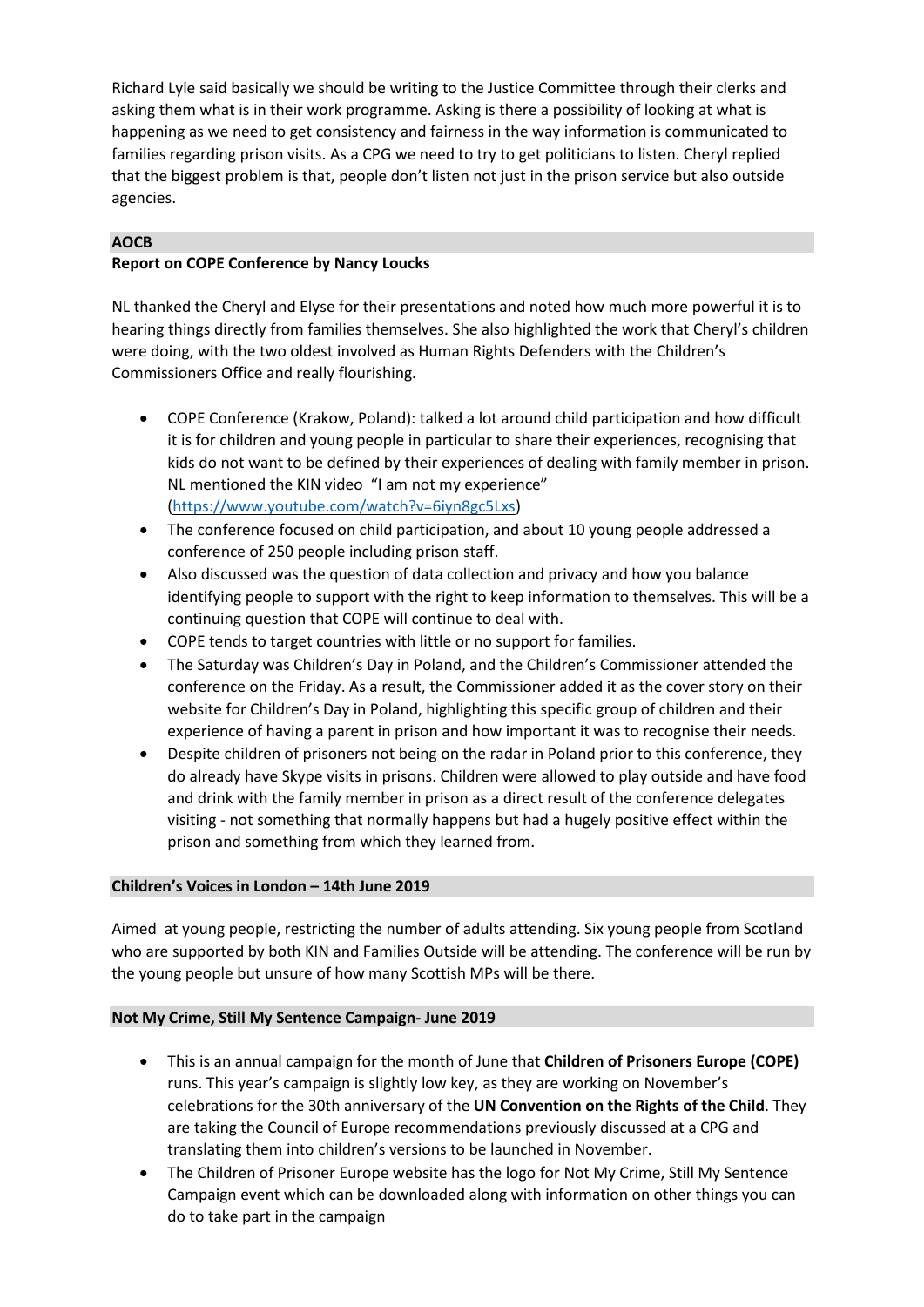### **INCCIP Conference (Huddersfield) – 12-15 August 2019**

This is the second bi-annual conference of the International Coalition for Children of Incarcerated Parents (INCCIP). There is still time to register, with early bird registration closing on the 15<sup>th</sup> June 2019. They are still looking for proposals for papers; this a conference with a mix of practitioners and families together. There will be speakers from the UK and China, with people speaking about having parents on death row, so quite a lot of powerful discussions. Last day of the conference with be at the women's prison at Askham Grange. Further information is on the Families Outside webpage and Facebook.

### **Poetry Collection Raikes and Baldwin**

The poetry collection, **Seen and Heard**, has now been published and is a very powerful collection of stories from people in prison, children and families.

<https://www.watersidepress.co.uk/acatalog/Seen-Heard-Poems-Prisons-9781909976429.html>

### **General Discussion**

There was a general discussion on ways to influence the training of prison officers, the benefits of including family experiences and the potential impact of this input to the induction and training of prison staff. Could this improve the culture within the prisons towards family visits and improve the experience for everyone?

ES replied that Families Outside is involved in the training of new officers at the SPS College at Polmont, but they are tied to what it is SPS include in their training. They could ask why families are not involved in the training and if this is something that could be considered.

EB added that the training of prison officers in the private sector is not as rigorous as that of SPS, and from personal experience from talking to staff at Addiewell, she feels that some sort of family participation in induction or future in house training would be beneficial. ES said that unfortunately there is no inroad to be involved in the training of officers in private prisons, as external involvement in this has now been withdrawn.

A member suggested that it might be a good idea for KIN to make a presentation at one of the CPG meetings and for one of the young people to present, but as a positive experience. RL said he was happy for this to happen but does not want to put anyone under any pressure to present. **[NB: KIN presented at a CPG in June 2017.]** He also reiterated that they would press for the Cabinet Secretary to attend a CPG meeting, and if a list of questions could be drawn up for him pre-meeting and also for him to answer questions on the night, Mary Fee's office will work on this.

### **Date and time of next meeting**

Dates for September or October 2019 and going forward are to be confirmed but will be held every two months from then. No specific topics were requested, but NL reiterated that they would be trying to get the Cabinet Secretary to a CPG for a question and answer session.

### **Richard Lyle thanked everyone for attending and thanked those who presented**

### **Ongoing Actions – April 2019**

• Richard Lyle to ask PQ regarding an extension of in-cell telephones and skype to prisons in Scotland – will follow up